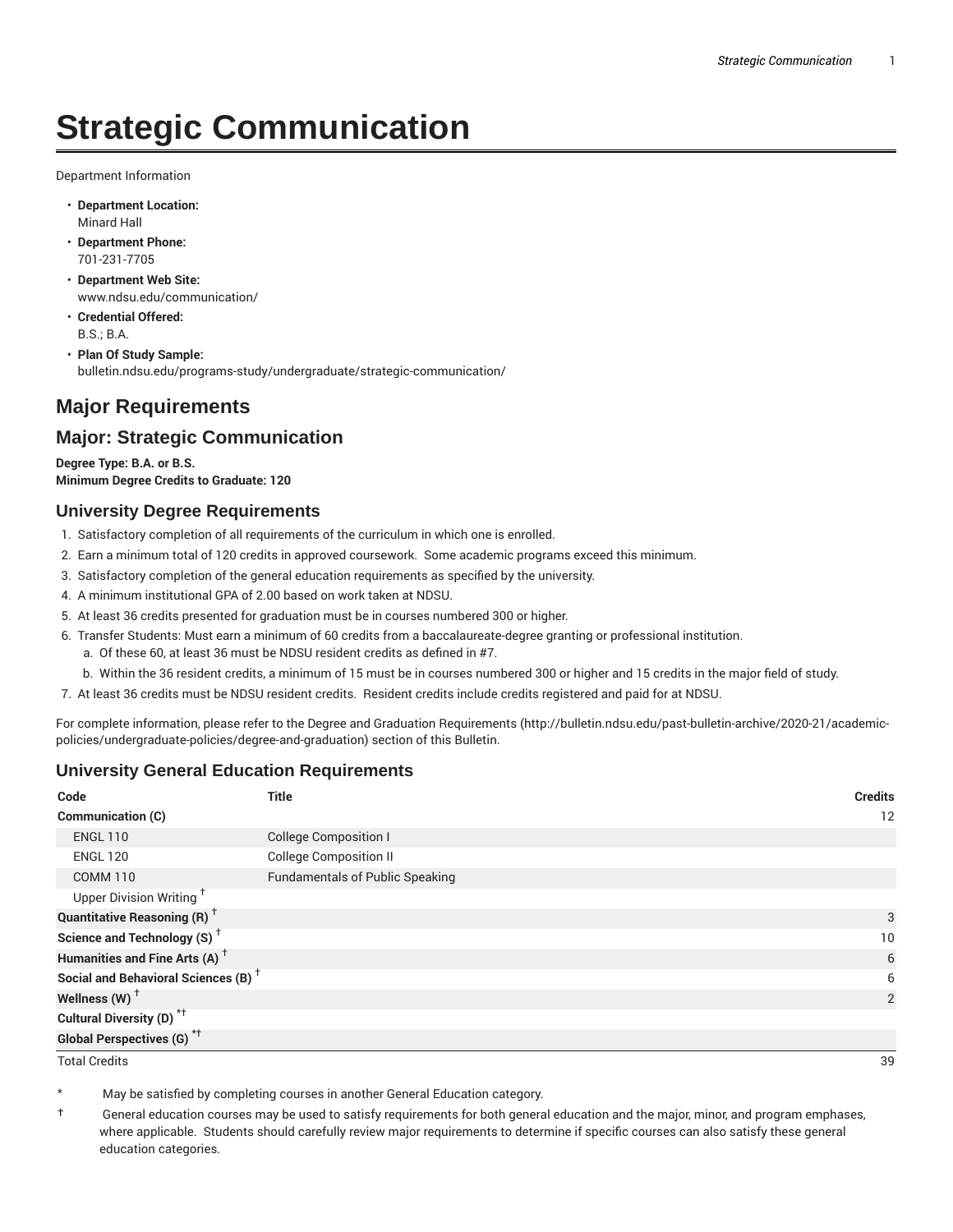• A list of university approved general education courses and administrative policies are available here (http://bulletin.ndsu.edu/past-bulletinarchive/2020-21/academic-policies/undergraduate-policies/general-education/#genedcoursestext).

### **Arts, Humanities, and Social Sciences**

#### **Degree Requirements**

**Bachelor of Science (B.S.) Degree –** The completion of a minor program of study, a second major, or a second degree is required.

**Bachelor of Arts (B.A.) Degree –** Second year language proficiency at college level required.

#### **Arts, Humanities and Social Sciences College Requirements**

An additional 9 credits are required by the College of Arts, Humanities and Social Sciences for all Bachelor of Science and Bachelor of Arts degree programs of study, except the Bachelor of Fine Arts degree, the Bachelor of Music degree, the Bachelor of Science in Architecture degree, and the Bachelor of Science degree with a major in Environmental Design:

| Code                                  | Title                                                                            |                                                                                                                                                                                                                                                                                | <b>Credits</b> |
|---------------------------------------|----------------------------------------------------------------------------------|--------------------------------------------------------------------------------------------------------------------------------------------------------------------------------------------------------------------------------------------------------------------------------|----------------|
| <b>AH&amp;SS College Requirements</b> |                                                                                  |                                                                                                                                                                                                                                                                                |                |
|                                       | listed for each area. A course with the WGS prefix can only be used in one area. | Courses used to satisfy any general education requirement cannot be used to also count toward the AH&SS College Requirements. A<br>minimum of three credits is required in each of the 3 following areas for a total of 9 credits. Choose only those courses with the prefixes |                |
| <b>Area One: Humanities</b>           |                                                                                  |                                                                                                                                                                                                                                                                                |                |
|                                       | ARB, ENGL, FREN, GERM, HIST, HUM, PHIL, RELS, SPAN, or WGS                       |                                                                                                                                                                                                                                                                                |                |
| <b>Area Two: Social Sciences</b>      |                                                                                  |                                                                                                                                                                                                                                                                                | 3              |
|                                       | ANTH, CJ, COMM, EMGT, POLS, SOC, or WGS                                          |                                                                                                                                                                                                                                                                                |                |
| <b>Area Three: Fine Arts</b>          |                                                                                  |                                                                                                                                                                                                                                                                                | 3              |
|                                       | ARCH, ART, ENVD, LA, MUSC, or THEA                                               |                                                                                                                                                                                                                                                                                |                |
| <b>Total Credits</b>                  |                                                                                  |                                                                                                                                                                                                                                                                                |                |

#### **Major Requirements**

| Code                                                                | <b>Title</b>                                                                                                                       | <b>Credits</b> |
|---------------------------------------------------------------------|------------------------------------------------------------------------------------------------------------------------------------|----------------|
| <b>Pre-Communication Requirements:</b>                              |                                                                                                                                    |                |
|                                                                     | Students must complete the following 18 credits of coursework with a minimum GPA of 3.00 to be admitted to the professional major. |                |
| <b>ENGL 120</b>                                                     | <b>College Composition II</b>                                                                                                      | 3              |
| <b>COMM 110</b>                                                     | <b>Fundamentals of Public Speaking</b>                                                                                             | 3              |
| <b>COMM 112</b>                                                     | Understanding Media and Social Change                                                                                              | 3              |
| <b>COMM 114</b>                                                     | <b>Human Communication</b>                                                                                                         | 3              |
| <b>COMM 212</b>                                                     | Interpersonal Communication                                                                                                        | 3              |
| <b>COMM 220</b>                                                     | Persuasion                                                                                                                         | 3              |
| <b>Professional Strategic Communication Major</b>                   |                                                                                                                                    |                |
| <b>COMM 101</b>                                                     | Majors and Careers in Communication                                                                                                | 1              |
| <b>COMM 200</b>                                                     | Introduction to Media Writing                                                                                                      | 3              |
| <b>COMM 375</b>                                                     | Principles of Strategic Communication                                                                                              | 3              |
| <b>COMM 377</b>                                                     | Media Planning                                                                                                                     | 3              |
| <b>COMM 425</b>                                                     | <b>Specialty Writing</b>                                                                                                           | 3              |
| <b>COMM 431</b>                                                     | <b>Communication Ethics and Law</b>                                                                                                | 3              |
| <b>COMM 470</b>                                                     | Research for Strategic Communication                                                                                               | 3              |
| <b>COMM 472</b>                                                     | <b>Public Relations Campaigns</b>                                                                                                  | 3              |
| or COMM 473                                                         | Case Study in Public Relations                                                                                                     |                |
| or COMM 476                                                         | <b>Advertising Campaign Practicum</b>                                                                                              |                |
| <b>COMM 496</b>                                                     | <b>Field Experience</b>                                                                                                            | 3              |
| Select one of the following for upper division writing requirement: |                                                                                                                                    | 3              |
| <b>ENGL 320</b>                                                     | <b>Business and Professional Writing</b>                                                                                           |                |
| <b>ENGL 321</b>                                                     | Writing in the Technical Professions                                                                                               |                |
| <b>ENGL 322</b>                                                     | Writing and the Creative Process                                                                                                   |                |
| <b>ENGL 324</b>                                                     | Writing in the Sciences                                                                                                            |                |